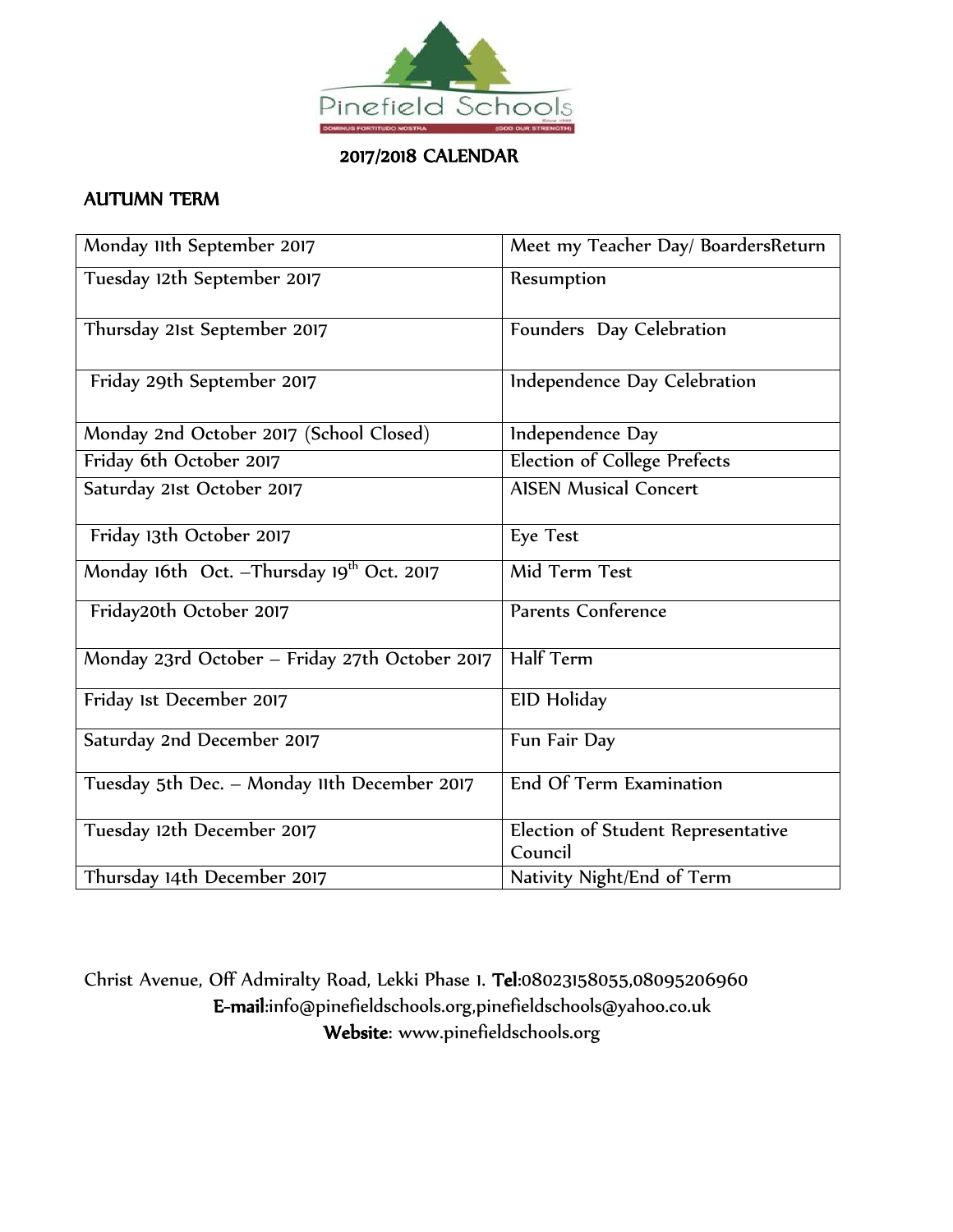

## SPRING TERM 2017/2018 CALENDAR

| Monday 8th January 2018                                 | <b>Boarders Return</b>                             |
|---------------------------------------------------------|----------------------------------------------------|
| Tuesday 9th January 2018                                | Resumption                                         |
| Friday 19th January 2018                                | Swearing in of the SRC                             |
| Monday 22nd January 2018                                | World Handwriting Day (Inter Class<br>Competition) |
| Wednesday 14th February 2018                            | <b>Valentines Day</b>                              |
| Thursday 15th & 16th February 2018                      | Year 9 IGCSE Option/Parents Conf.                  |
| Saturday 17th February 2018                             | Inter House Sports Day                             |
| Monday 19th Feb. - Friday 23rd Feb.                     | Half Term/                                         |
| 2018                                                    | Year 10 Work Experience                            |
| Saturday 24th February 2018                             | College Entrance Exams                             |
| Monday 26th February - Friday 2nd<br><b>March 2018</b>  | World Book Week (Literacy Week)                    |
| Friday 9th March 2018                                   | Mothers Day                                        |
| Friday 16th March - Wednesday 21st<br><b>March 2018</b> | End Of Term Exam                                   |
| Friday 23rd March 2018                                  | End of Term/Key Stage 2 Assemblies                 |
| Friday 30th March 2018                                  | Good Friday                                        |
| Sunday 1st April 2018                                   | Easter Sunday                                      |
| Monday 2nd April 2018                                   | Easter Monday                                      |

Christ Avenue, Off Admiralty Road, Lekki Phase 1. Tel:08023158055,08095206960 E-mail:info@pinefieldschools.org,pinefieldschools@yahoo.co.uk Website: www.pinefieldschools.org